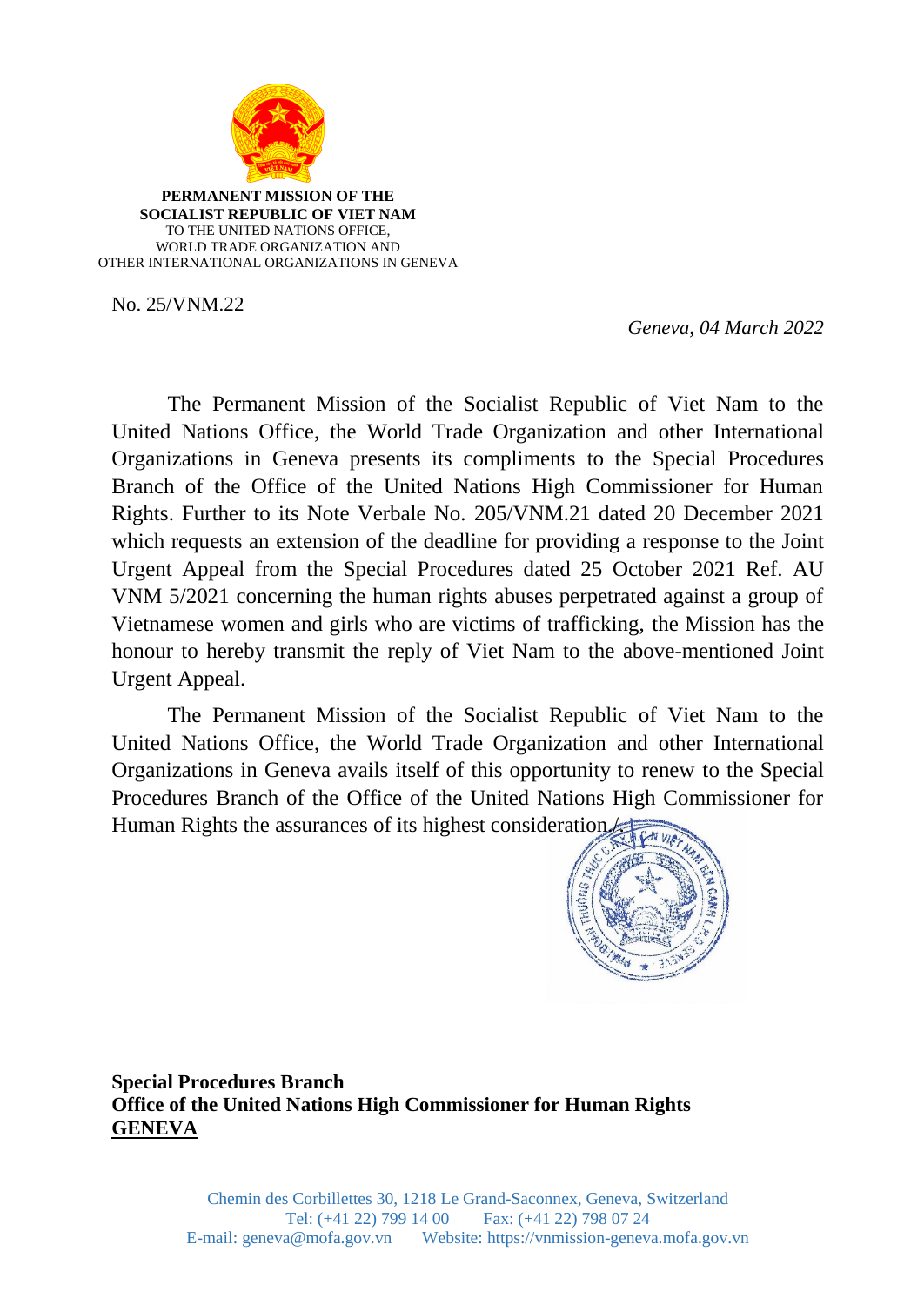## **Reply of Viet Nam to the Joint Urgent Appeal from the Special Procedures concerning the human rights abuses perpetrated against a group of Vietnamese women and girls who are victims of trafficking**

*Ref. AU VNM 5/2021 (dated 25 October 2021)*

- Viet Nam always prioritizes promoting gender equality, narrowing gender gap in order to create conditions for men and women to enjoy equality in the areas of the social life, contributing to the sustainable development of the country. At the same time, Viet Nam has also been implementing measures to protect female workers, combat domestic violence and sexual harassment at workplace, and prevent child labour through promulgating laws and policies such as the Labour Code and the Children Law. Viet Nam has acceded to 25 conventions of the International Labour Organization, including 7 out of 8 fundamental conventions, including those regarding discrimination, forced labour and child labour. Viet Nam is the first country in Asia and the second country in the world ratifying the United Nations Convention on the Rights of the Child.

- Sending Vietnamese workers to work abroad under contract was conducted in accordance with Viet Nam's regulations in this field, including the Law on Vietnamese Workers Working Abroad under Contract of 2020 and elaboration documents such as Decrees of the Government, Decisions of the Prime Minister, Circulars of Ministries, and Government Agencies. The Law on Vietnamese Workers Working Abroad under Contract of 2020 supplements many provisions in order to protect the rights and interests of workers, prohibit recruiting workers to conduct human trafficking, labour abuse and forced labour. Any violation will be dealt with according to legal provisions. In 2020, 32 out of 86 enterprises were examined, inspected and penalized for administrative violations, and operating licenses of 06 enterprises were revoked.

- In preventing and combatting cross-border human trafficking, international cooperation plays an important role in preventing and dealing with networks of human trafficking. Viet Nam has been cooperated closely with countries, including Saudi Arabia, to prevent and deal with human trafficking cases concerning Vietnamese citizens. This is one of Viet Nam's main missions in the Program on human trafficking prevention and combat during 2021-2025, with orientations toward 2030 approved by the Prime Minister in February 2021.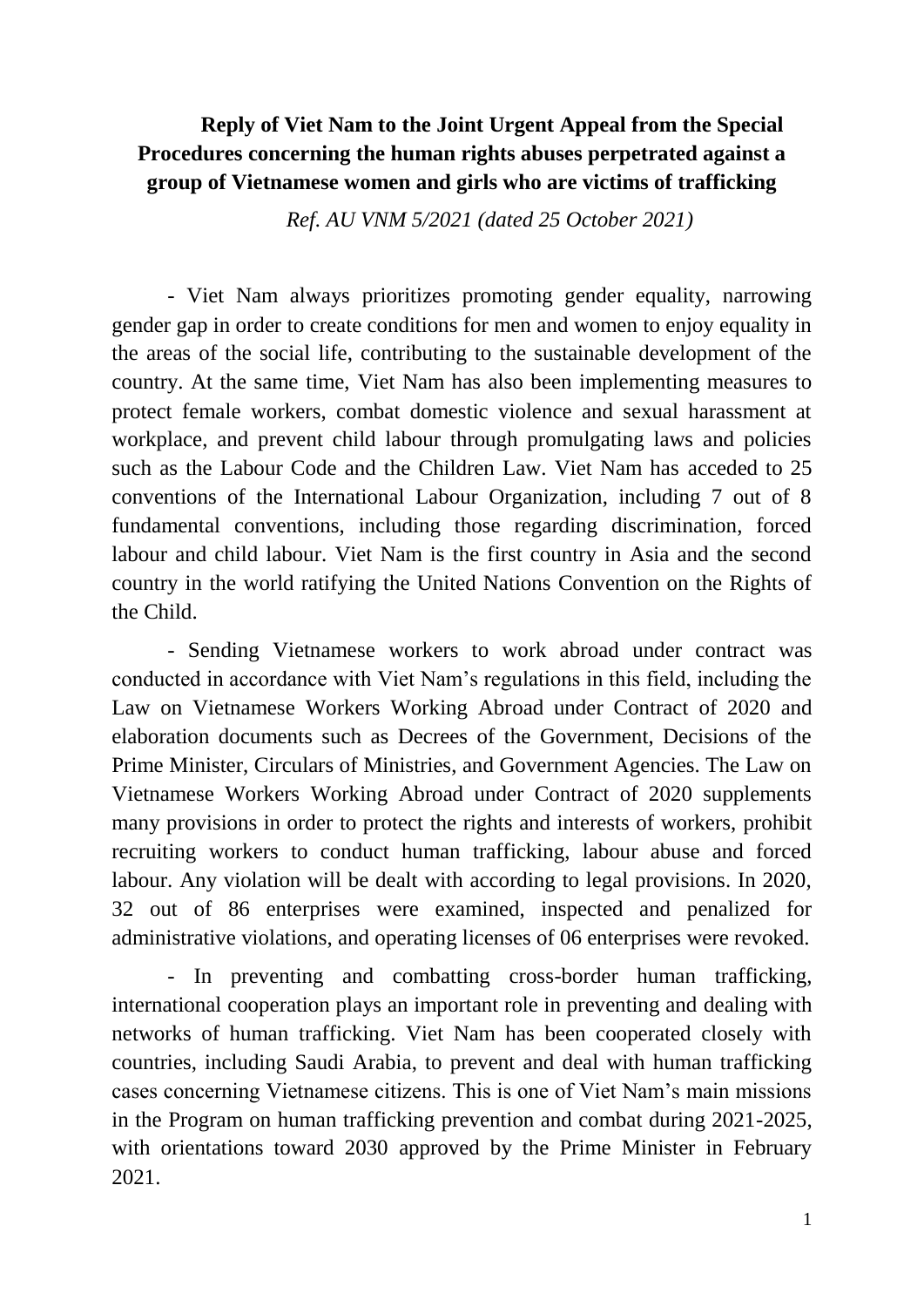- Viet Nam is very interested in the issues mentioned in the Joint Urgent Appeal and is continuing to verify. Viet Nam's competent authorities, including Viet Nam's Embassy and Labour Management Unit in Saudi Arabia, has coordinated with the authorities of Saudi Arabia and labour supply enterprises to collect the information on executing labour contracts, working conditions, salary, health and workers' aspiration and, to find the solutions to disputes with employers, and to guarantee the safety and legitimate rights for Vietnamese workers in Saudi Arabia, particularly workers in vulnerable groups such as female workers.

- In the context of complicated developments of the Covid-19 pandemic, from September to December 2021, Viet Nam organized flights to bring more than one thousand Vietnamese workers who wish to come back to Viet Nam and face difficulties back to Viet Nam, including Vietnamese workers mentioned in the Joint Urgent Appeal. Regarding the case of Siu H Xuan who died, through initial verification, she died because of her severe illness although she received the whole-hearted care. Her death is regrettable and unwanted. Viet Nam's competent authorities is continuing to coordinate with the authorities of Saudi Arabia to investigate in order to clarify the cause of her death and make relevant arrangements regarding her death in compliance with the laws and culture of Viet Nam and Saudi Arabia. Viet Nam's competent authorities are investigating and verifying the information in her personal documents. In case any violation is found, Viet Nam will deal with strictly in accordance with legal provisions to ensure her legitimate rights and benefits.

- According to Viet Nam's laws, Vietnamese citizens classified as victims of human trafficking enjoy six support regimes including support of essential needs and travel expenses; medical support: psychological support; legal aid; support in general education and vocational training: initial difficulty allowance, support in loan borrowing. The purpose of the support regimes abovementioned is to help human trafficking victims to overcome the trauma of human trafficking and reintegrate into the community without requesting them to cooperate during the legal proceedings.

- Viet Nam's laws do not punish trafficked persons for any unlawful activity carried out by trafficked persons as a direct consequence of their trafficking situations. Every legitimate rights and benefits of trafficked persons are respected and protected without differentiation and discrimination, and trafficked persons will receive the assistance for physical and mental recovery